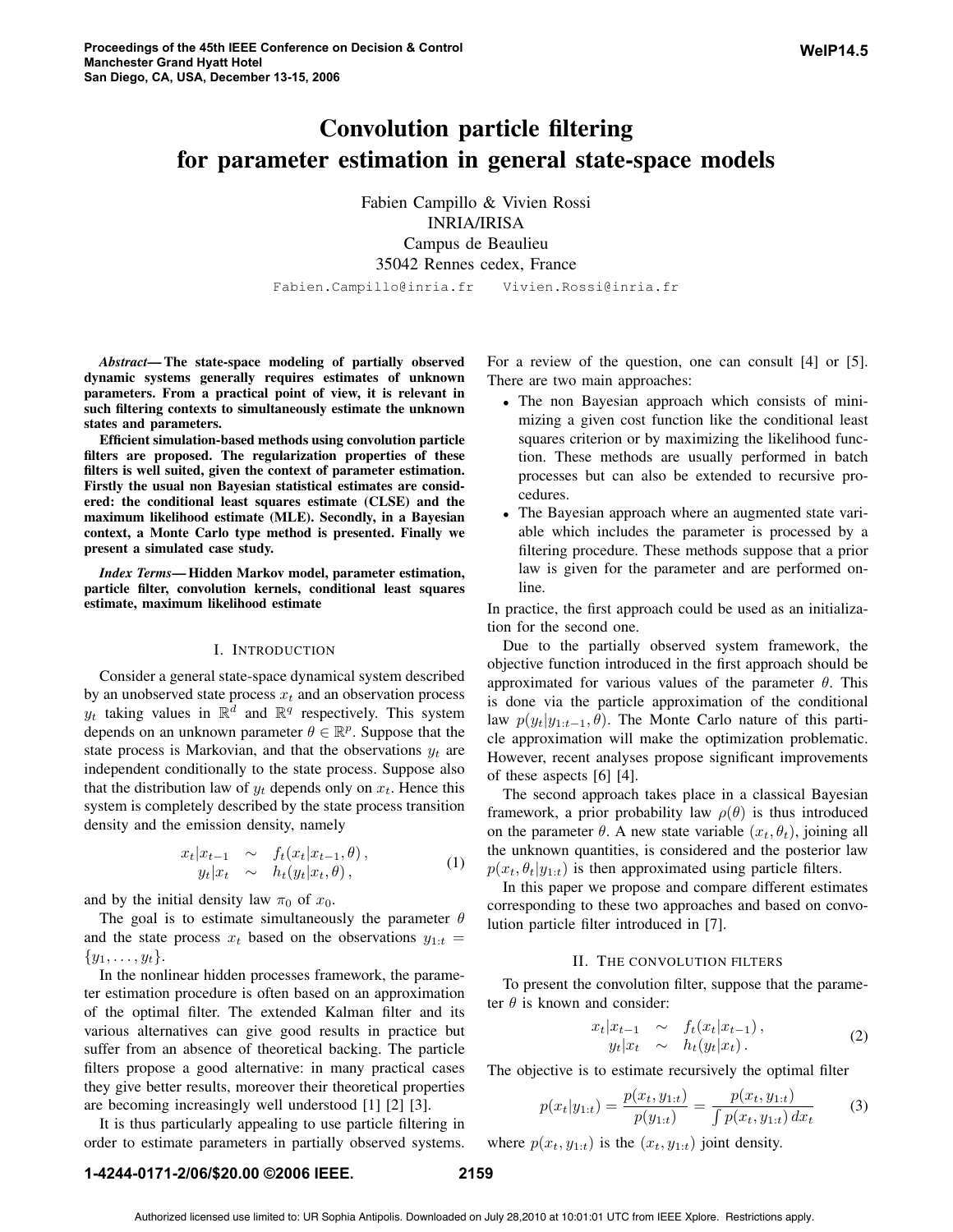Assumption: Suppose that we know how to sample from the laws  $f_t(\cdot|x_{t-1}), h_t(\cdot|x_t)$  and also from the initial law  $\pi_0$ .

Note that the explicit description of the conditional densities  $f_t$  and  $h_t$  is useless whereas for the standard particle filtering approaches  $h_t$  should be stated explicitly. For example, in case of observation equations like  $y_t = H(x_t, v_t)$ or  $H(x_t, y_t, v_t)=0$ , where  $v_t$  is a noise, the conditional density  $h_t$  is in general not available.

#### *A. The simple convolution filter (CF)*

Let  $\{x_0^i\}_{i=1\cdots n}$  be a sample of size n of  $\pi_0$ . For all  $i =$  $1 \cdots n$ , starting from  $x_0^i$ , t successive simulations from the system (2) lead to a sample  $\{x_t^i, y_{1:t}^i\}_{i=1\cdots n}$  from  $p(x_t, y_{1:t})$ . We get the following empirical estimate of the joint density:

$$
p(x_t, y_{1:t}) \simeq \frac{1}{n} \sum_{i=1}^{n} \delta_{(x_t^i, y_{1:t}^i)}(x_t, y_{1:t})
$$
 (4)

where  $\delta_x$  is the Dirac measure in x.

The Kernel estimate  $p_t^n(x_t, y_{1:t})$  of  $p(x_t, y_{1:t})$  is then obtained by convolution of the empirical measure (4) with an appropriate kernel (cf. Appendix I):

$$
p_t^n(x_t, y_{1:t}) \stackrel{\text{\tiny def}}{=} \frac{1}{n}\sum_{i=1}^n K_{h_n}^x(x_t - x_t^i) \; K_{h_n}^{\bar{y}}(y_{1:t} - y_{1:t}^i)
$$

where  $K_{h_n}^{\bar{y}}(y_{1:t} - y_{1:t}^i) \stackrel{\text{def}}{=} \prod_{s=1}^t K_{h_n}^y(y_s - y_s^i)$  in which  $K_{h_n}^x$ ,  $K_{h_n}^{y^{n}}$  are Parzen-Rosenblatt kernels of appropriate dimensions. Note that in  $K_{h_n}^x(x_t - x_t^i)$  (resp.  $K_{h_n}^y(y_t - y_t^i)$ )  $h_n$  could implicitly depend on n, d and  $x_t^{1:n}$  (resp. n, q and  $y_t^{1:n}$  (see Section II-C).

From (3), an estimate of the optimal filter is then:

$$
p_t^n(x_t|y_{1:t}) \stackrel{\text{def}}{=} \frac{\sum_{i=1}^n K_{h_n}^x(x_t - x_t^i) K_{h_n}^{\bar{y}}(y_{1:t} - y_{1:t}^i)}{\sum_{i=1}^n K_{h_n}^{\bar{y}}(y_{1:t} - y_{1:t}^i)}
$$
(5)

The basic convolution filter (CF) is defined by the density estimate (5). A simple recursive algorithm for its practical computation is presented in Table I.

Convergence properties of  $p_t^n(x_t|y_{1:t})$  to the optimal filter are ensured [7] when  $h_n \to 0$  and  $nh_n^{tq+d} \to \infty$ . Just like the Monte Carlo filters without resampling, it implies that  $n$  must grow with  $t$  to maintain a good estimation. A better approach with a resampling step is proposed in the next section.

## *B. The resampled convolution filter (R-CF)*

A resampling step can take place very easily at the beginning of each time step of the basic CF algorithm, the resulting procedure is presented in Table II

# *C. Comments*

The practical use of the CF and R-CF filters requires the choice of the kernel functions  $K^x$ ,  $K^y$  and of the bandwidth parameters  $h_n^x$ ,  $h_n^y$ . The nature of the kernel does not appreciably affect the quality of the results.

The choice  $h_n^x = C_x \times n^{-1/(4+d)}$ ,  $h_n^y = C_y \times n^{-1/(4+q)}$  is optimal for the mean square error criterion. The choice of the for  $t = 0$ initial sampling:  $x_0^1 \cdots x_0^n \sim \pi_0$ weight initialization:  $w_0^i \leftarrow 1$  for  $i = 1:n$ for  $t \geq 1$ for  $i = 1:N$ state sampling:  $x_t^i \sim f_t(\cdot | x_{t-1}^i)$ observation sampling:  $y_t^i \sim h_t(\cdot | x_t^i)$ weight updating:  $w_t^i \leftarrow w_{t-1}^i K_{h_n}^y(y_t - y_t^i)$ filter updating:  $p_t^n(x_t|y_{1:t}) = \frac{\sum_{i=1}^n w_t^i K_{n_n}^n(x_t - x_t^i)}{\sum_{i=1}^n w_t^i}$ 



for  $t = 0$ filter initialization:  $p_0^n \leftarrow \pi_0$ for  $t \geq 1$ resampling:  $\bar{x}_{t-1}^1 \cdots \bar{x}_{t-1}^n \sim p_{t-1}^n$ state sampling:  $x_t^i \sim f_t(\cdot|\bar{x}_{t-1}^i)$  for  $i = 1:n$ observation sampling:  $y_t^i \sim h_t(\cdot|x_t^i)$  for  $i = 1:n$ filter updating:<br> $p_t^{\text{right}}(x_t|y_{1:t}) =$  $\sum_{i=1}^{n} K_{h_n}^y(y_t - y_t^i) K_{h_n}^x(x_t - x_t^i)$  $\sum_{i=1}^{n} K_{h_n}^y(y_t - y_t^i)$ 



C's is a critical issue for density estimation and sophisticated techniques have been proposed (see, e.g., [8]). In the on-line context of nonlinear filtering these techniques are not usable. Moreover, particle filtering is aimed to "track" the state and not really to sharply estimate the conditional density.

The generic form  $C_x = c_x \times [\text{Cov}(x_t^1, ..., x_t^n)]^{1/2}, C_y =$  $c_y \times [\text{Cov}(y_t^1, \dots, y_t^n)]^{1/2}$  with  $c_x, c_y \simeq 1$  gives good results. For the simulations of the last section, we take a Gaussian kernel and we will see that the c's are easily adjusted.

#### III. CONDITIONAL LEAST SQUARES ESTIMATE

The standard least squares estimate is not obtainable here since only the  $y_t$ 's are available and, moreover, they are dependent. Thus let us consider a conditional least squares estimate, introduced to treat the time series, see [9].

Let  $\{y_t\}_{t>1}$  the stochastic process defined on a probability space  $(\Omega, \mathcal{F}, \mathbb{P}_{\theta})$ , whose distribution depends on the parameter  $\theta \in \mathbb{R}^p$ . Let  $\theta_*$  the true value of the parameter. The conditional least squares estimate of  $\theta$  is the value  $\hat{\theta}_T$ which minimizes

$$
Q_T(\theta) \stackrel{\text{def}}{=} \sum_{t=1}^T |y_t - \hat{y}_t(\theta)|^2 \text{ with } \hat{y}_t(\theta) \stackrel{\text{def}}{=} \mathbb{E}_{\theta}[y_t|y_{1:t-1}] \tag{6}
$$

where  $\mathbb{E}_{\theta}[y_1|y_{1:0}] = \mathbb{E}_{\theta}[y_1]$ . In general, and especially in our context, the quantity  $\mathbb{E}_{\theta}[y_t|y_{1:t-1}]$  is unreachable. It can be estimated using a particle filter. The conditional density of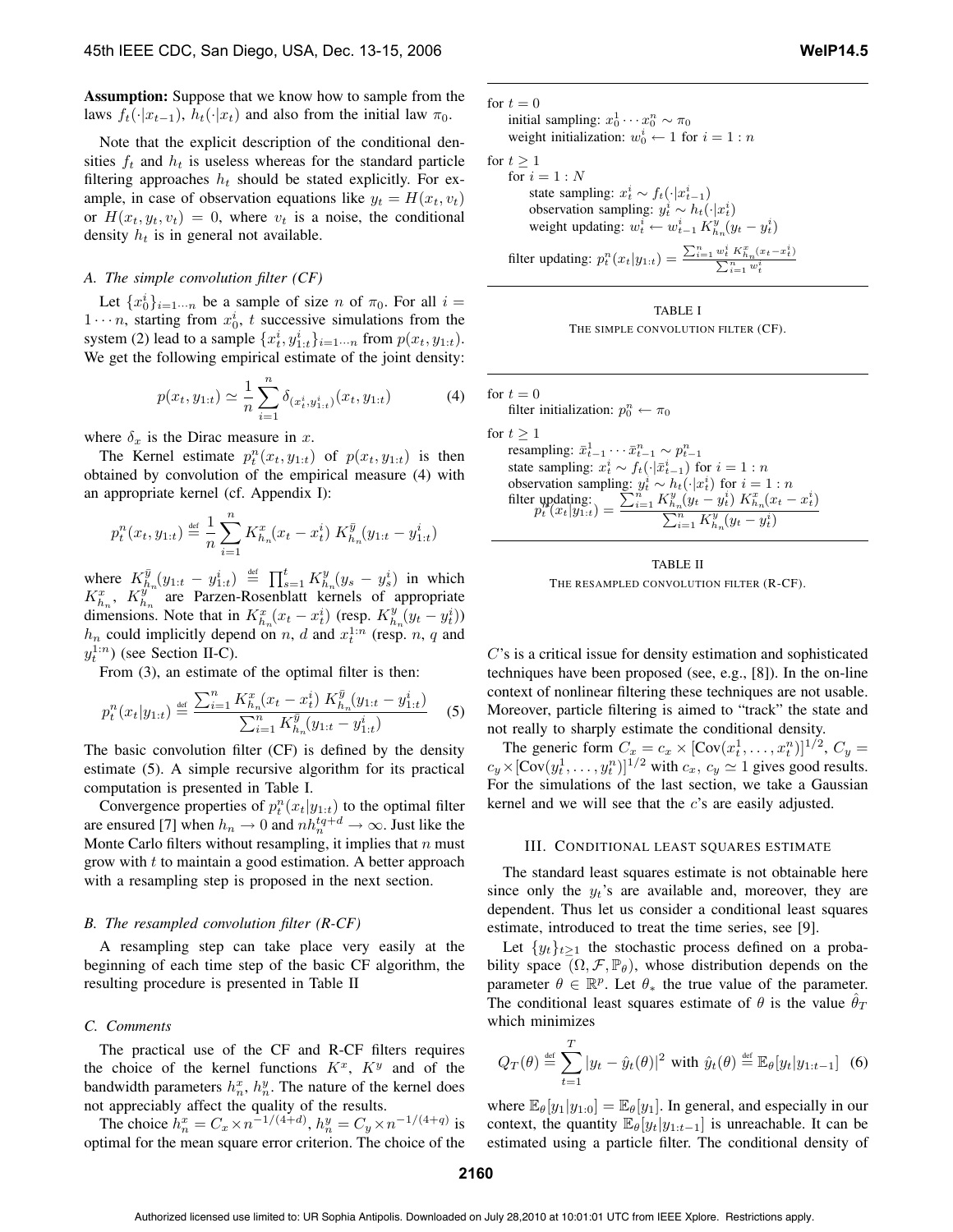$y_t$  given  $y_{1:t-1}$  is

$$
p(y_t|y_{1:t-1}, \theta) = \frac{p(y_{1:t}|\theta)}{p(y_{1:t-1}|\theta)} = \frac{p(y_{1:t}|\theta)}{\int p(y_{1:t}|\theta) \, dy_t}
$$

so that

$$
\hat{y}_t(\theta) = \frac{\int y_t \, p(y_{1:t}|\theta) \, dy_t}{\int p(y_{1:t}|\theta) \, dy_t} \tag{7}
$$

For  $\theta$  and  $t \geq 1$  given, it is possible to generate *n* trajectories  $(x_{0:t}^i, y_{\frac{1}{i}:t}^i)$ , for  $i = 1 \cdots n$ , according to (1). Finally  $\frac{1}{n}\sum_{i=1}^{n} y_t^i K_{h_n}^{\bar{y}}(y_{1:t-1} - y_{1:t-1}^i)$  and  $\frac{1}{n}\sum_{i=1}^{n} K_{h_n}^{\bar{y}}(y_{1:t-1} - y_{1:t-1}^i)$  $y_{1:t-1}^i$ ) are respectively the convolution kernel estimates of the numerator and denominator in (7). Hence the estimate of  $\hat{y}_t(\theta)$  built from these *n* trajectories is

$$
\hat{y}_{t}^{n}(\theta) \stackrel{\text{def}}{=} \frac{\sum_{i=1}^{n} y_{t+1}^{i} K_{h_n}^{\bar{y}}(y_{1:t-1} - y_{1:t-1}^{i})}{\sum_{i=1}^{n} K_{h_n}^{\bar{y}}(y_{1:t-1} - y_{1:t-1}^{i})}.
$$

We take

$$
\hat{Q}_T^n(\theta) \stackrel{\text{def}}{=} \sum_{t=1}^T |y_t - \hat{y}_t^n(\theta)|^2
$$
 (8)

to estimate the function  $Q_T$ . The associated least squares estimate is then  $\hat{\theta}_T^n = \arg \min_{\theta} \hat{Q}_T^n(\theta)$ .

## IV. MAXIMUM LIKELIHOOD ESTIMATE

The likelihood function is by definition:

$$
L_T(\theta) \stackrel{\text{def}}{=} p(y_{1:T}|\theta) = p(y_1|\theta) \prod_{t=2}^T p(y_t|y_{1:t-1}, \theta).
$$
 (9)

Of course this function is not generally computable, it is then necessary to have recourse to estimation, see [10] [11]. The practical likelihood estimate depends on the type of convolution filter used.

#### *A. Maximum likelihood estimation with the CF*

In the CF case an immediate estimate is:

$$
\hat{L}_T^n(\theta) \stackrel{\text{\tiny def}}{=} p^n(y_{1:T}|\theta) = \frac{1}{n} \sum_{i=1}^n K_{h_n}^{\bar{y}}(y_{1:T} - y_{1:T}^i)
$$

Thus  $\hat{\theta}_T^n = \arg \max_{\theta} \hat{L}_T^n(\theta)$  approximates the maximum likelihood estimate.

#### *B. Maximum likelihood estimation with the R-CF*

For the R-CF formalization is not immediate. However all the quantities necessary to compute an estimate are made available with the R-CF algorithm. Indeed, the variables  $\{y_{t+1}^i\}_{i=1\cdots n}$  generated in the observation sampling step of the R-CF algorithm are realizations of  $p^{n}(y_{t+1}|y_{1:t}, \theta)$ . Thus by applying a convolution kernel to  $\{y_{t+1}^i\}_{i=1\cdots n}$ , we obtain the following estimate of the likelihood function:

$$
\hat{L}_T^{n,r}(\theta) = \prod_{t=1}^T \frac{1}{n} \sum_{i=1}^n K_{h_n}^y(y_t - y_t^i)
$$
 (10)

and  $\hat{\theta}_T^{n,r} = \arg \max_{\theta} \hat{L}_T^{n,r}(\theta)$  approximates the maximum likelihood estimate.

#### V. OPTIMIZATION DIFFICULTIES

For each fixed value of  $\theta$ , approximations (8) and (10) of the least squares function (6) and of the likelihood function (9) are computed through kernel particle filters with sampling procedures based on laws depending on  $\theta$ . These approximations will not be as smooth as their original counterparts and standard optimization procedures will severely fail in such a context. Therefore, it is necessary to use specific optimization techniques.

This issue can be addressed by stochastic approximation and optimization methods. Recently Doucet [4] proposed a Robbins-Monroe procedure in this HMM framework. The principal defect of these approaches is the slowness of their convergence, in spite of the efforts to improve this aspect, the computing times remain high in practice.

When the random quantities in the dynamic system, generally the noises, are independent of the other quantities, it is possible to freeze their values to one of their realizations so that the functions to optimize in  $\theta$  is not stochastic any more. This technique can only be applied to CF filter, indeed for the R-CF it is impossible to freeze the resampling steps. Hence, because of the particle impoverishment of the CF filter described above, this algorithm is only valid for short length time series.

This approach is connected with techniques of optimization on MCMC estimates. The principle is as follows: for every time  $t$ , the simulated random quantities are frozen to their realizations, it is then possible to use the traditional minimization algorithms like Gauss-Newton. The parameter estimation is thus obtained for a given random realization. The study of this method for static optimization is carried out in [12].

An adaption to the sequential context of nonlinear filtering, for the maximization of the likelihood, is proposed in [13]. Several problems arise in practice, for example, for some values of the parameters, all the particle weights can be low providing a poor quality estimate. This approach remains extremely attractive as it then becomes possible to carry out optimizations using only one sample and consequently is valid for small variations of the parameter value. Thus Cérou et al [6] proposed an estimate of the derived filter based on this principle.

Of course, it is also possible to use a stochastic version of EM algorithm for this type of problem of optimization. Some references for this alternative are proposed in [13], but the difficulty of implementation makes it unfeasible.

#### VI. R-CF WITH UNKNOWN PARAMETERS APPROACH

Suppose that the parameter  $\theta$  is a random variable with a given prior law  $\rho(\theta)$  and consider the augmented state variable  $(x_t, \theta_t)$  with the following dynamic:

$$
\theta_t = \theta_{t-1}, \qquad \theta_0 \sim \rho, \qquad (11a)
$$

$$
x_t | x_{t-1} \sim f_t(x_t | x_{t-1}, \theta_t), \qquad x_0 \sim p_0,
$$
 (11b)

$$
y_t | x_t \sim h_t(y_t | x_t, \theta_t). \tag{11c}
$$

The posterior law of  $\theta_t$  is then given by the nonlinear filter.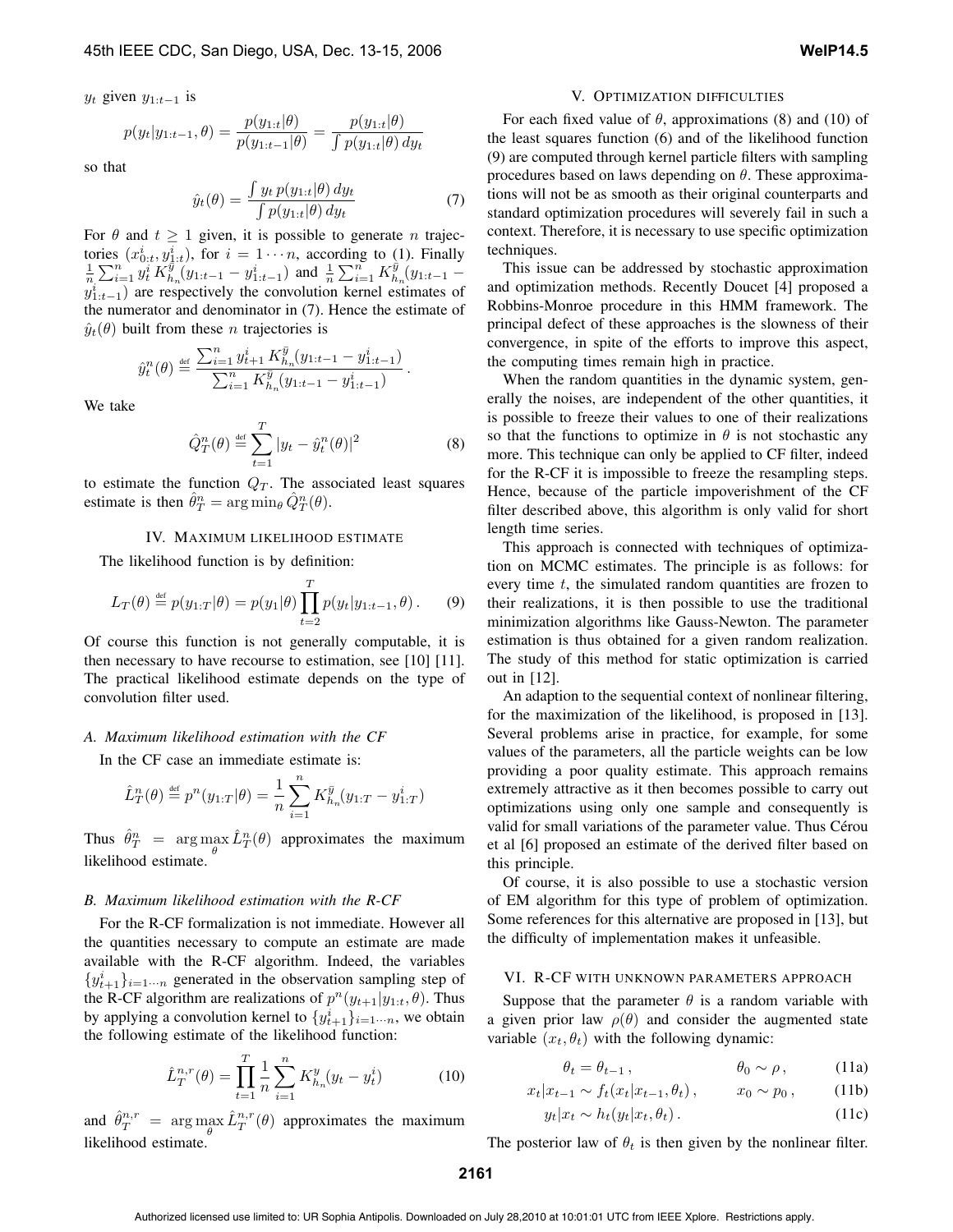The constant dynamic (11a) may lead to the divergence of the standard particle filters. This is due to the fact that the parameter space is only explored at the initialization step of the particle filter which causes the impoverishment of the variety of the relevant particles. Among the approaches proposed to avoid this trouble, Storvik [14] marginalizes parameters out of the posterior distribution then assume that the concerned parameters depend on sufficient statistics which allows their simulations and avoids the impoverishment. However it is not practically useful for general systems. Kitagawa [10] and Higuchi [15] set an artificial dynamic on the parameter, like  $\theta_t = \theta_{t-1} + \zeta_t$  or more complex, thus risking mismatching the system dynamic. Gilks & Berzuini [16], Lee & Chia [17] add a Markov chain Monte Carlo procedure to increase the particle diversity, but this is cumbersome. To avoid these additions West [18], Liu & West [5] propose to smooth the empirical measure of the parameter posterior law with a Gaussian distribution.

More generally, regularization techniques are used to avoid the degeneration of the particle filters. Most of the time the regularization only concerns the state variables, see [19] and [20]. However this approach still suffers from some of the restrictions of the traditional methods: it requires the non nullity of the noise variances and the analytical availability of the likelihood function. These restrictions were dropped in [21] by the regularization of the observation model. However, as the state model is not regularized, the approach remains sensitive to the problem of degeneration of the particle filters.

In order to circumvent these problems, Rossi & Vila [7] jointly regularized the state model and the observation model. Their approach can be interpreted as a generalization of the preceding models, thanks to an extension of the concept of particle which includes the state and the observation. However, the construction and the theoretical study of the corresponding filters are different as they are based on the nonparametric estimate of the conditional densities by convolution kernels. The filter used in this section to estimate simultaneously the state and the parameters in  $(11)$ , extends the results of [7]. It is not necessary for the kernel to be Gaussian as in West [18], any kernel satisfying the conditions of the Appendix I will be valid.

The regularization with convolution kernels can also be viewed as artificial noise. Thus our approach is connected to the methods [10], [15] presented previously. However contrary to these methods, it respects dynamics (11a) and allows convergence results. In terms of artificial noise on dynamics, this means that we have identified a whole family of acceptable noises and that we have also characterized the way in which their variance must decrease to zero.

The R-CF filter (Table II) applied to the system (11) leads to the algorithm presented in Table III. It provides consistent estimates of  $p(x_t, \theta_t|y_{1:t})$ ,  $p(x_t|y_{1:t})$  and  $p(\theta_t|y_{1:t})$ . The first probability law is the key element of the algorithm. It is used as a sample generator and it is updated at every time iteration. The two last laws are used to estimate the state  $x_t$  and the parameter  $\theta_t$  respectively.

In practice, the parameter prior law  $\rho(\theta)$ , the number of

Generate  $\bar{x}_0^i \sim p(x_0)$  and  $\bar{\theta}_0^i \sim \rho(\theta)$  for  $i = 1 \cdots n$ For  $t = 1$ 

generation of the trajectories: for 
$$
i = 1 \cdots n
$$
  
\n $x_1^i \sim f_1(\cdot | \bar{x}_0^i, \bar{\theta}_0^i)$   
\n $y_1^i \sim h_1(\cdot | x_1^i, \bar{\theta}_0^i)$   
\n $\theta_1^i = \bar{\theta}_0^i$ 

estimate of the densities:

$$
p_1^n(x_1, \theta_1 | y_1) = \frac{\sum_{i=1}^n K_{h_n}^y(y_1 - y_1^i) K_{h_n}^{\theta}(\theta_1 - \theta_1^i) K_{h_n}^x(x_1 - x_1^i)}{\sum_{i=1}^n K_{h_n}^y(y_1 - y_1^i)}
$$

$$
p_1^n(\theta_1 | y_1) = \frac{\sum_{i=1}^n K_{h_n}^y(y_1 - y_1^i) K_{h_n}^{\theta}(\theta_1 - \theta_1^i)}{\sum_{i=1}^n K_{h_n}^y(y_1 - y_1^i)}
$$

$$
p_1^n(x_1 | y_1) = \frac{\sum_{i=1}^n K_{h_n}^y(y_1 - y_1^i) K_{h_n}^x(x_1 - x_1^i)}{\sum_{i=1}^n K_{h_n}^y(y_1 - y_1^i)}
$$

For  $t \geq 2$ <br>genera

generation of the trajectories: for 
$$
i = 1 \cdots n
$$
  
\n $(\bar{x}_{t-1}^i, \bar{\theta}_{t-1}^i) \sim p_{t-1}^n(x_{t-1}, \theta_{t-1}|y_{1:t-1})$   
\n $x_t^i \sim f_t(\cdot|\bar{x}_{t-1}^i, \bar{\theta}_{t-1}^i)$   
\n $y_t^i \sim h_t(\cdot|x_t^i, \bar{\theta}_{t-1}^i)$   
\n $\theta_t^i = \bar{\theta}_{t-1}^i$ 

estimate of the densities:

$$
p_t^n(x_t, \theta_t | y_{1:t}) = \frac{\sum_{i=1}^n K_{h_n}^y(y_t - y_t^i) K_{h_n}^\theta(\theta_t - \theta_t^i) K_{h_n}^x(x_t - x_t^i)}{\sum_{i=1}^n K_{h_n}^y(y_t - y_t^i)}
$$

$$
p_t^n(\theta_t | y_{1:t}) = \frac{\sum_{i=1}^n K_{h_n}^y(y_t - y_t^i) K_{h_n}^\theta(\theta_t - \theta_t^i)}{\sum_{i=1}^n K_{h_n}^y(y_t - y_t^i)}
$$

$$
p_t^n(x_t | y_{1:t}) = \frac{\sum_{i=1}^n K_{h_n}^y(y_t - y_t^i) K_{h_n}^x(x_t - x_t^i)}{\sum_{i=1}^n K_{h_n}^y(y_t - y_t^i)}
$$

# TABLE III THE RESAMPLED CONVOLUTION FILTER FOR BAYESIAN ESTIMATION.

particles  $n$ , the kernels  $K$  and the associated bandwidth parameters  $h_n$  must by chosen by the user.

# VII. SIMULATED CASE STUDIES: BEARINGS–ONLY TRACKING

We compare the convolution filter (R-CF) with the standard bootstrap particle filter (BPF) and with the extended Kalman filter (EKF) applied to the classical problem of bearings-only tracking in the plane [22].

Consider a mobile (the target) with a rectilinear uniform motion (i.e., with constant bearing and speed) in the plane. This mobile is tracked by an observer with a given trajectory. The state vector  $x_t = (p_t^1, p_t^2, v_t^1, v_t^2)^*$  represents the relative positions and velocities vector of the Cartesian coordinates for the difference between the tracked object and the observer  $x_t = x_t^{\text{tg}} - x_t^{\text{obs}}$ . This state vector is solution of a linear noise– free system:

$$
x_{t+1} = A_t x_t + B_t \tag{12}
$$

where  $A_t$  and  $B_t$  are given. The observations are a sequence of bearings corrupted by noise:

 $y_t = \tan^{-1}(p_t^1/p_t^2) + \sigma v_t$ 

$$
f_{\rm{max}}
$$

**2162**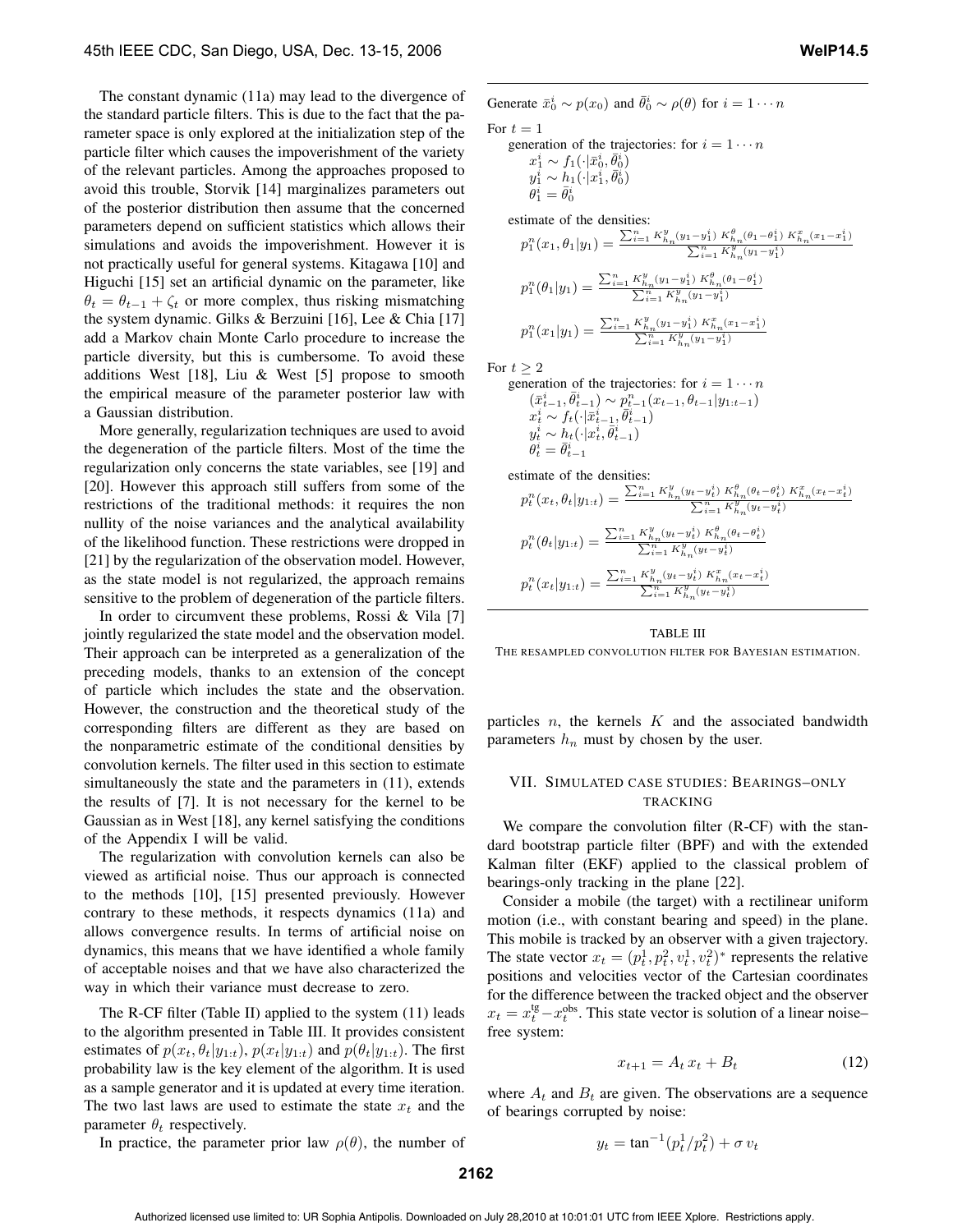

Fig. 1. Simulation scenario. Total observation time 1 hour, sampling interval 4s. Initial relative distance 20025m, target speed 7m/s, observer speed 10m/s. Trajectories: target (plain line), maneuvering observer (dashed line), initial positions (black squares).



Fig. 2. Extended Kalman filter. Plain line: true trajectory. Dashed line: empirical estimated trajectory after 15 Monte Carlo independent runs and the corresponding empirical uncertainty ellipses (every 10 minutes).

where  $v_t$  is a white Gaussian noise  $\mathcal{N}(0, 1)$  and  $\sigma = 0.5$  degree. The simulation scenario is described in Fig. 1. The initial state law is  $(p_0^1, p_0^2, v_t^1, v_t^2)^* \sim$  $\mathcal{N}\big((23000,-3000,-10,0)^\ast, \mathrm{diag}(5000^2,5000^2,10^2,10^2)\big)$ while the true value is  $(20000, -1000, -12, -2)^*$ .

We perform 15 independent Monte Carlo runs of this scenario. In Figs. 2 to 6 we present the corresponding empirical position (the empirical estimated trajectory) and the corresponding empirical uncertainty ellipses (every 10 minutes). For R-CF and BPF we use 10000 particles. Calculation times and memory requirements are equivalent for R-CF and BPF.

This example is known to be unfavorable for EKF but it does show the advantage of our approach. Moreover, the standard particle filter requires the addition of an artificial noise in the state equation (12). The adjustment of the intensity of this noise is complicated, so it is a delicate process implementing the standard particle filter, see Figs. 3 and 4. Filter R-FC appears simpler and more robust in all the cases.



Fig. 3. Bootstrap particle filter (BPF) with artificial Gaussian noise on (12): 0.025m/s standard deviation on the velocity components and 25m on the position components.



Fig. 4. Bootstrap particle filter (BPF) with artificial Gaussian noise on (12): 0.05m/s standard deviation on the velocity components and 50m on the position components.



Fig. 5. Resampled convolution filter (RCF):  $c_x = 0.8$  and  $c_y = 1$ .

**2163**